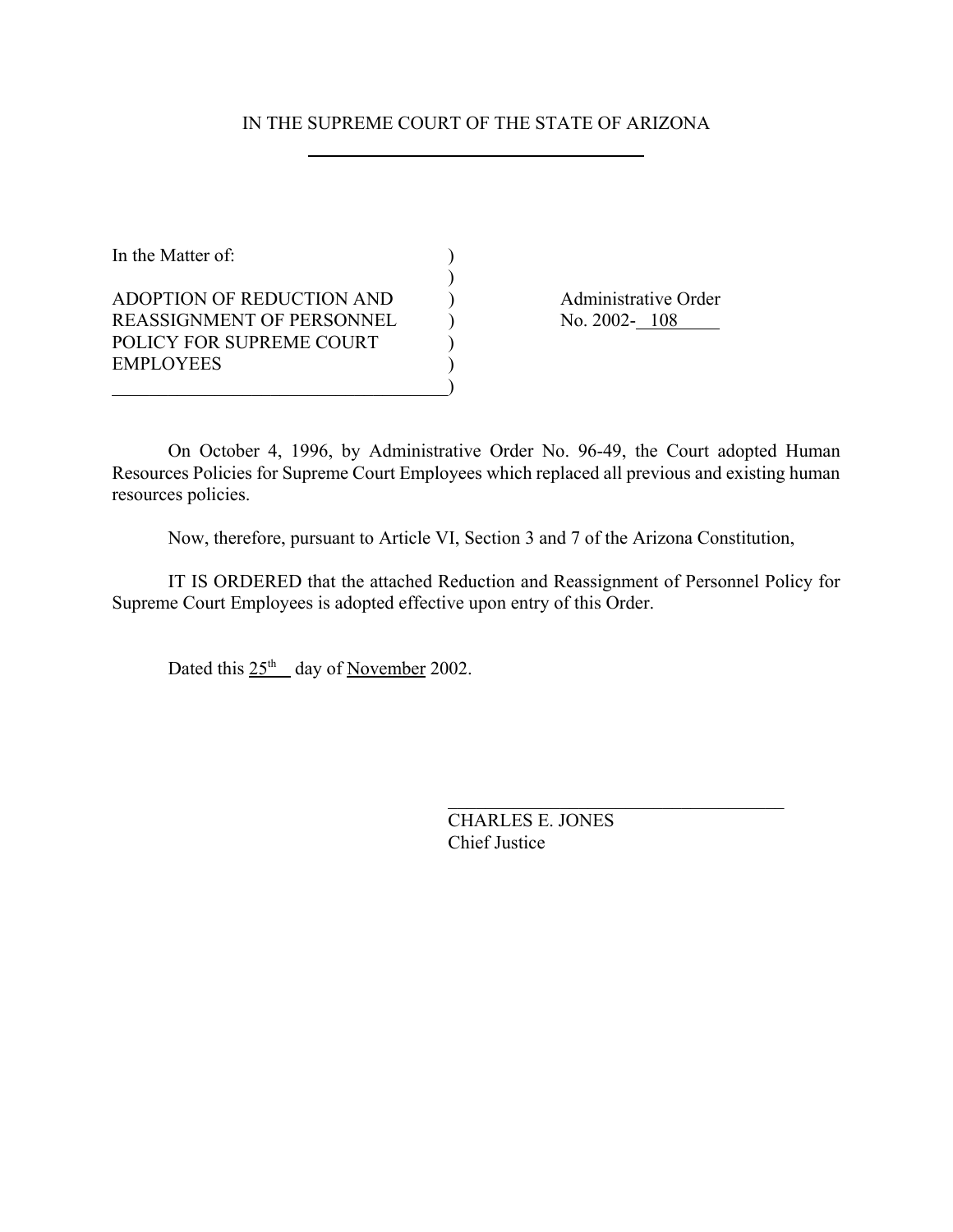Arizona Supreme Court Policies and Procedures Manual Section: 6.20 Date: 11/22/02 Applies to: Supreme Court

# **REDUCTION AND REASSIGNMENT OF PERSONNEL**

### **PURPOSE**

The purpose of this policy is to establish a process for reducing the courts' work force due to a loss of funding, workload changes, reorganization and other conditions which will result in reduction in force.

#### **SCOPE**

This policy applies to all *regular* Supreme Court employees as defined by Section 6.10 of the Policies and Procedures manual.

#### **NON-DISCRIMINATION**

Reduction in force will be non-discriminatory with regard to race, color, sex, national origin, religion, marital status, or age.

### **AT WILL STATUS**

Employees of the supreme court serve at the pleasure of the supreme court as provided in Article 6, Section 7 of the Arizona Constitution. Nothing in this policy is intended to alter that employment relationship. The Chief Justice, acting in his sole discretion, can implement any of the steps set out in this policy.

## **POLICY AND PROCEDURE**

- 1. Planning
	- 1.1 Reduction and reassignment of personnel may involve consideration of multiple options. Such options include, but are not limited to, attrition, reduction in work hours, salary reductions, temporary leaves of absence without pay, job sharing, hiring freezes, reassignment of personnel and termination of employment.
	- 1.2 The goal of the plan shall be to identify the functions and positions that can be altered or eliminated. The Chief Justice will determine what functions are deemed critical.
- 2. Voluntary Separation
	- 2.1 Subject to funding availability as determined by the Chief Justice, the Supreme Court may offer voluntary separation to all employees subject to termination of employment due to a reduction and reassignment of personnel. Each voluntary separation offer shall identify eligible positions, have a defined duration, provide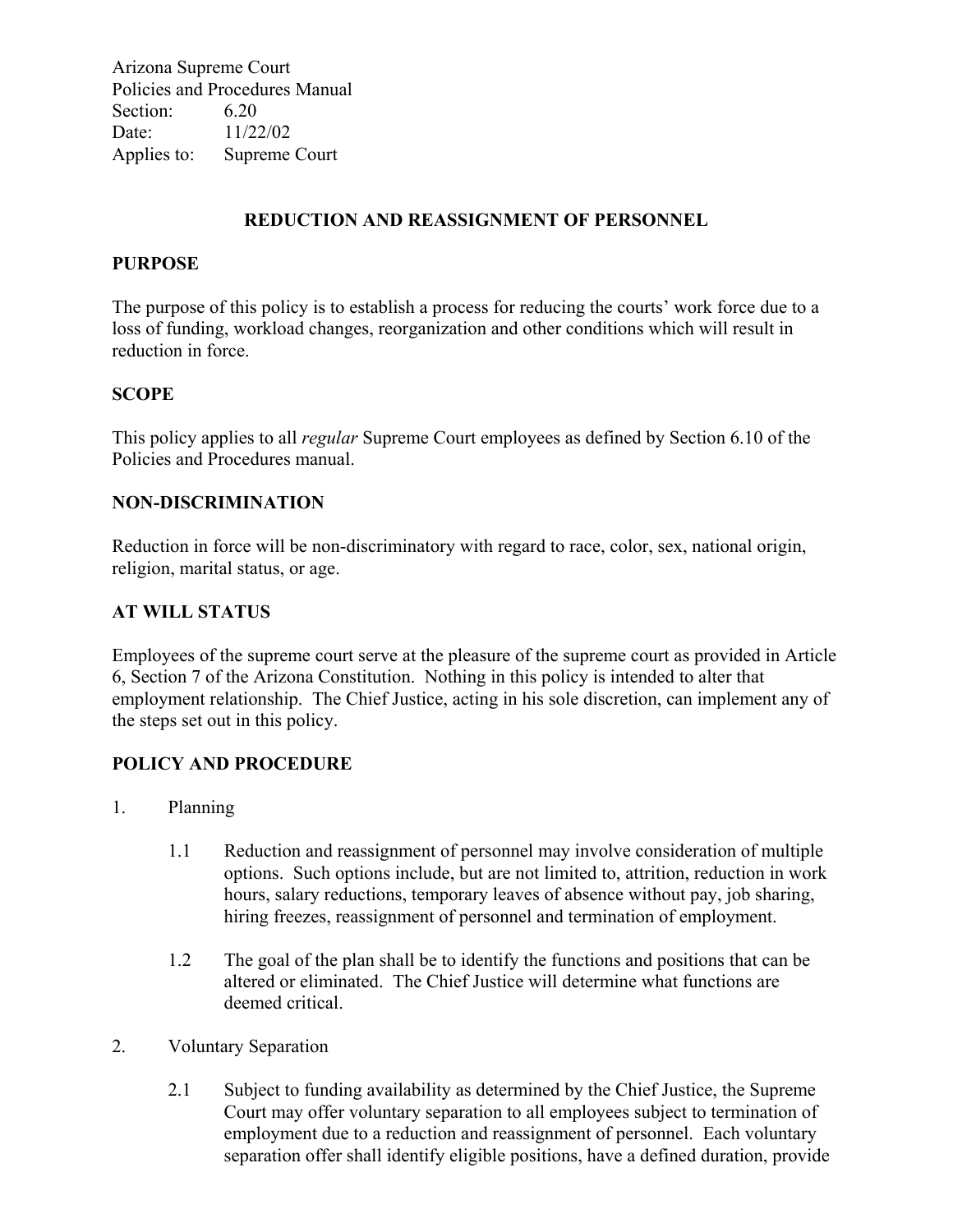Section: 6.20 Date: 11/22/02

> for compensation in an amount to be determined based on the years of service, and continue health, dental, and life insurance coverage for up to six months after separation, provided the employee continues to pay the employee portion of the shared premium payment. A voluntary separation offer shall provide that benefits terminate if the employee retires, or accepts employment and is eligible to receive an employer-sponsored insurance program. Employees shall be directed to notify the Human Resources Office when they retire or become employed.

- 2.2 Eligible employees who indicate acceptance of an offer of voluntary separation shall receive a written statement that the employee agrees to the voluntary separation, the separation date, the amount of payment, the length of shared insurance premium payments, the compensation due for any accrued leave and compensatory time, and the method of payment. All such voluntary separation agreements must be signed by the employee within the period the offer is open before it is effective and payment is due.
- 3. Furlough
	- 3.1 When there is a need to reduce the Court's personnel expenditures, management may declare that it is necessary to furlough some or all court employees. A furlough may be implemented court-wide or may be department specific and may be for a minimum of one day for exempt employees and four hours for nonexempt employees.
	- 3.2 While on a furlough, an employee shall be placed on leave without pay status, but will be eligible to participate in the same benefits as otherwise available. An employee's social security and retirement contributions will be reduced in proportion to the reduction in gross pay, but all other benefits shall continue, including health insurance and accrual of vacation and sick leave.
	- 3.3 Furloughs shall not affect an employee's continuous service, length of service, pay increase eligibility, anniversary date, or eligibility for authorized holiday leave or pay.
	- 3.4 An employee is solely responsible at all times to make any contributions or payments for any benefit that requires employee contributions or payments.
- 4. Reduction and Reassignment
	- 4.1 The Administrative Director, the Chief Staff Attorney and the Clerk of Court may recommend to the Chief Justice elimination of the positions, reassignment, and termination of the employment of employees in their respective offices. These recommendations may also include reassignment of incumbents of eliminated positions to other positions, and termination of the employment of the incumbents of those positions. Any such recommended reassignment and termination of employment may be based upon the ability of each affected employee to perform duties that support